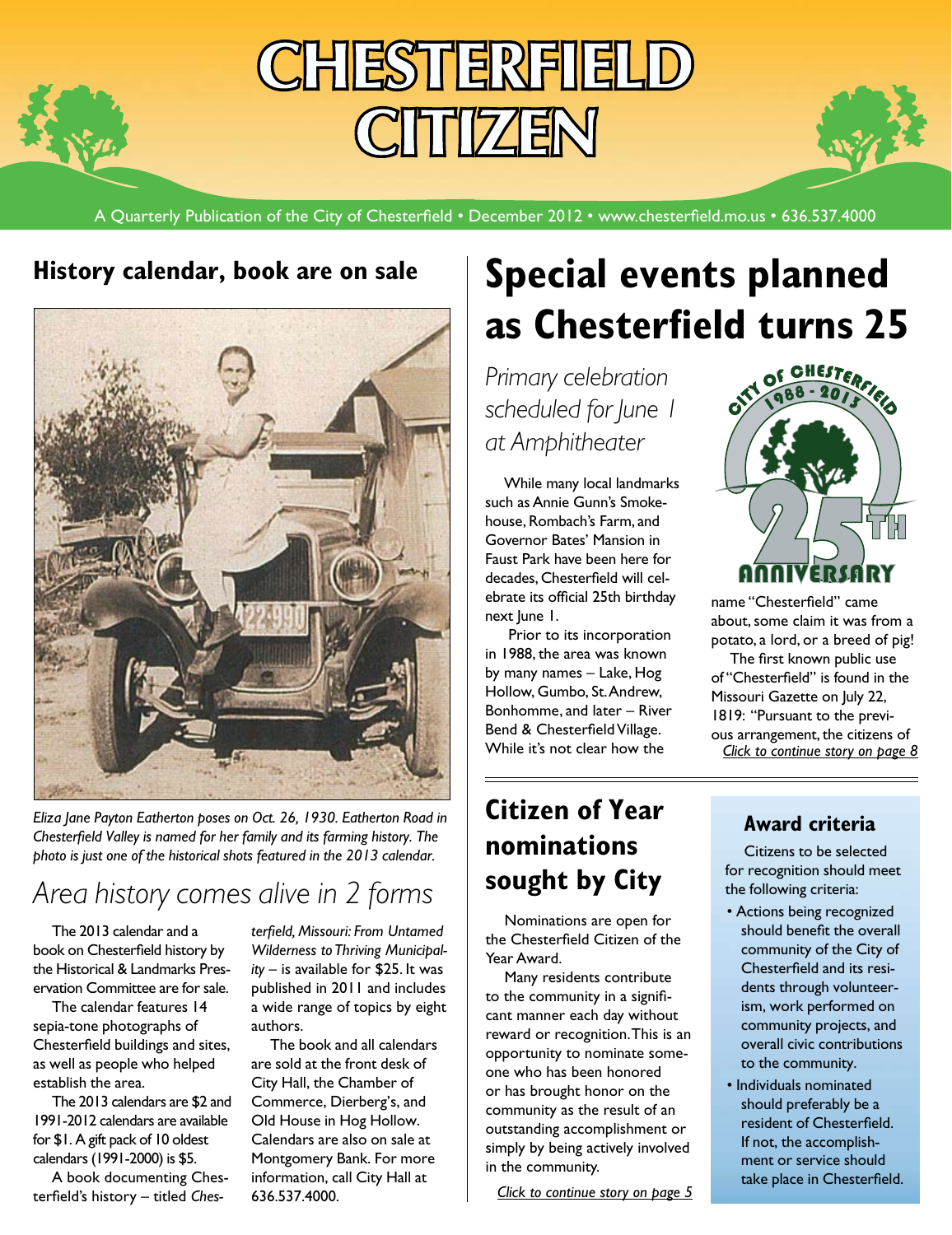**Mayor Bruce Geiger** 636.527.4711 *Term Expires: April 2013*

#### **Council Members**

*Ward 1* **Barry Flachsbart** 314.434.0471 *Term Expires: April 2014*

**Matt Segal** 314.205.8867

*Term Expires: April 2013 Ward II* **G. Elliot Grissom** 636.536.1281

*Term Expires: April 2014*

**Derek Grier** 314.229.7232 *Term Expires: April 2013*

*Ward III* **Mike Casey** 314.614.5971 *Term Expires: April 2014*

**Randy Logan** 636.530.7271

*Term Expires: April 2013*

*Ward IV* **Connie Fults** 636.537.5269 *Term Expires: April 2014*

**Bob Nation** 636.532.2744 *Term Expires: April 2013*

*• • •*

**City Administrator Michael G. Herring** 636.537.4711

*• • •*

**Chesterfield Citizen Editor Libbey Tucker** LTucker@chesterfield.mo.us Published four times a year by the City of Chesterfield. Chesterfield City Hall 690 Chesterfield Parkway West Chesterfield, MO 63017-0670 Phone: 636.537.4000 Email info@chesterfield.mo.us

Web www.chesterfield.mo.us



s we reflect on the events of 2012, it is apparent it has been one of the busiest and most productive the City

has seen in many years.

Our Police Department received its third CALEA re-accreditation, with honors, and continues to be one of the finest departments in the region, if not *the* finest. Our officers are recognized by other agencies throughout the region for their professionalism, and their work with the Major Case Squad is an invaluable resource for area crimesolving efforts.

On the business front, the "dueling" outlet malls received most of the attention. As I write this, it does appear that we will have two. We also welcomed the American Girl store and recently approved zoning for Mercy's new headquarters, including a virtual care center and medical facility. Final approvals are near completion in our planning process for the new world headquarters of Reinsurance Group of America (RGA). While we are competing with other sites in the region, we are hopeful we will retain RGA's business and jobs in Chesterfield. We were also pleased to welcome a regional favorite, Oceano Bistro, to its second location, along with hhGregg Electronics. They were among the 151 new businesses that opened this year (through October).

It was also a year of major street improvements throughout the City. Baxter Road, Appalachian Trail and the new Highway 141 extension were completed. Work on the Long Road/Kehrs Mill/Wild Horse Creek Road intersection is on schedule to be completed in May. Additional improvements on Kehrs Mill Road have been identified, and we are working with St. Louis County to construct those improvements. These were all large and complex street projects which created significant detours that often caused much aggravation and frustration for those using these

# Mayor's **Message**



# **2012 has been a very good year for citizens, City staff, businesses**

routes. I want to thank all who were inconvenienced for your patience, understanding and perseverance. Enjoy the new and improved streets.

Our parks system continues to grow into one of the finest in the region. With the addition of 180 acres of wetlands, recently donated by the Monarch-Chesterfield Levee District (including a 30-acre lake), we now have over 800 acres of parks and trails throughout the City. The amphitheater is quickly becoming a regional attraction, having hosted several private events in addition to our free concerts and movie nights. The Eberwein Dog Park continues to be very popular, with both dogs and owners, especially the "Yappy Hour" event which was a huge success. We are in the final stages of renovating the barn at Eberwein to preserve the structure, and I

extend a very special thanks to the Girl Scouts of Troop 2534 for the beautiful Butterfly Garden which was dedicated this year.

If you have not done so yet, I encourage you to come out and enjoy the wonderful facilities and extensive programs our Parks Department has to offer. While Mother Nature was not kind to us this summer, we look forward to the July 4 fireworks and the new "Forks and Corks" event next year.

I encourage you to support and take advantage of the many programs offered by Chesterfield Arts, Stages St. Louis and the Chesterfield-based St. Louis Civic Orchestra. Chesterfield Arts completed the very successful Chairs project this year and has another exciting project underway with the University Sculpture Competition, which you can read more about on page 7. Stages is planning to move into its new location in the former Kol Am Temple on the East Parkway. This will allow for the expansion of the Performing Arts Academy and accommodate growing administrative-support needs.

Planning for our 25th Anniversary next year is in progress, and we anticipate a modest but respectful celebration of our history, including a Community Day event on June 1, the City's actual birthday.

As we look back on 2012, it is with the knowledge that Chesterfield continues to be recognized as a community where residents and businesses want to be. We often say, "It's all right here." We have accomplished much in our short history and are positioned well to meet the challenges and opportunities the future will bring. Your elected officials and staff are committed to making Chesterfield the premier city in the region. With your efforts and support, we will be successful!

On behalf of my family, City Council and staff, please accept our best wishes for a happy and safe holiday season and a prosperous new year.

Horne Seiger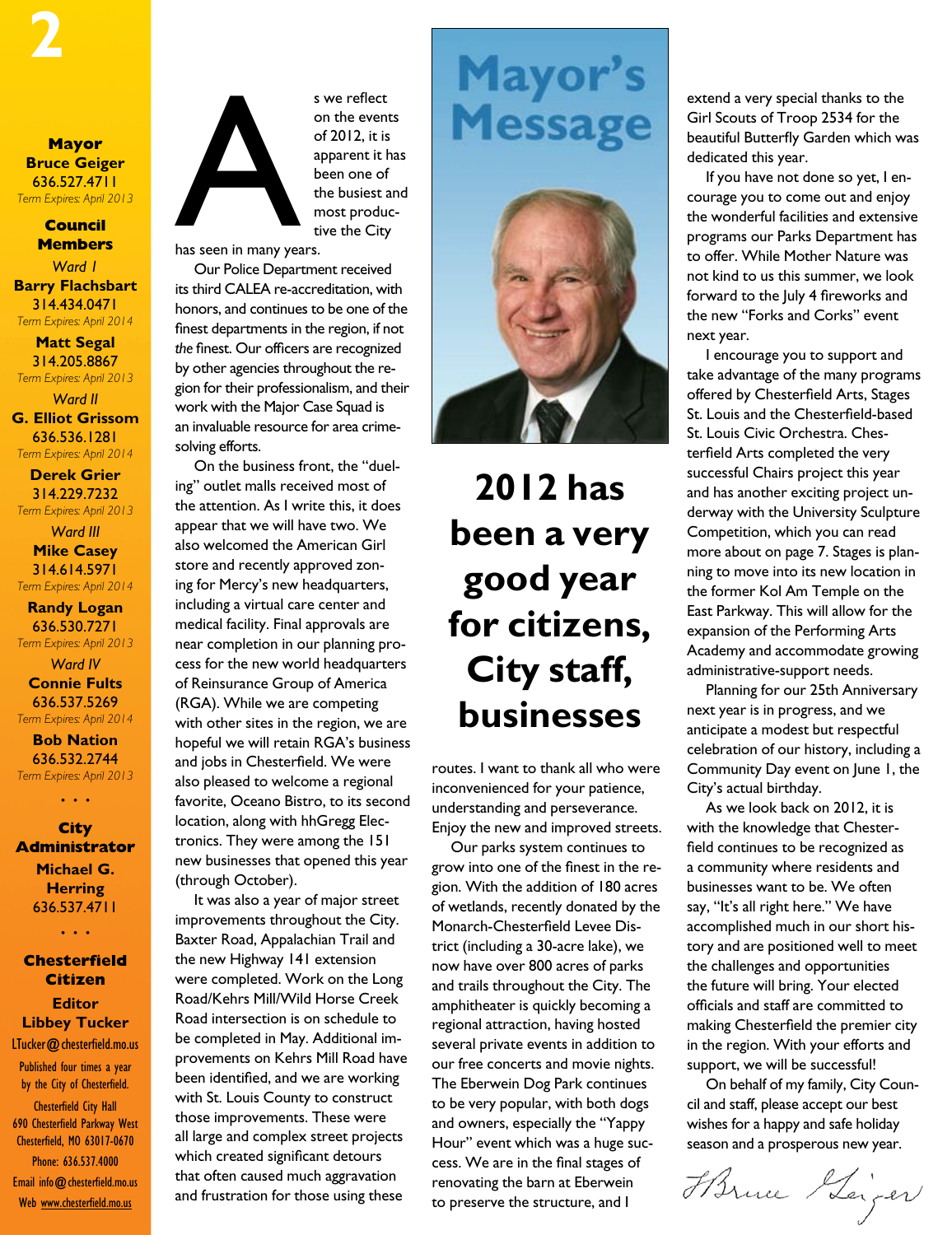# **New City task force focuses on 50+ citizens**

Recognizing that baby boomers and older adults comprise nearly 40% of Chesterfield's population, the City conducted a survey of

older residents last winter. Survey results indicated

that many respondents found Chesterfield to be a good place to retire and yielded suggestions for opportunities that the City and/or others might address.

Based upon the survey results, the Mayor established the Older Adults Task Force, which is led by Chesterfield residents with experience and education in working with older adults. Eight qualified residents and business people stepped

forward to serve on the Task Force, with relevant members of City staff. Together they defined the mis-

> sion of the Task Force: to establish and/or maintain Chesterfield as a proactive, responsible community in helping meet the needs of our aging population by serving as a focal point for resources, high quality services, and activities for aging residents.

 Specifically, the Task Force seeks to target Chesterfield residents age 50 and over who desire to maintain or achieve a healthy, informed, connected, and active lifestyle, as well as those who are caregivers of aging family members.

At the initial meetings, the Task Force completed an analysis, identifying challenges and opportunities within the community as it relates to older adults. It also compiled a resource listing of services available within Chesterfield and the surrounding communities.

 This information will allow City staff to make informed referrals of residents to other agencies and organizations when necessary.

Most recently, the Task Force compiled a list of recommendations to be considered by the Mayor and City Council. These address some of the most pressing needs to ensure that Chesterfield continues to be a place that retains and attracts older citizens.

**50 PLUS INITIATIVE**

**3**

#### **Chesterfield Survey Says**

*73% of residents surveyed consider Chesterfield to be a good place to retire.*

CHESTERFIELD

# **LOAP offers speakers, trips, fun**

*Lafayette Older Adult Program meets twice a month*

If you are 55 or older and interested in making new friends, hearing interesting speakers, going on exciting trips, playing Bingo or cards, then come to a meeting and learn about this engaging program. Meetings are open to residents of Ballwin, Chesterfield, Ellisville, Manchester, Wildwood, Winchester, the Parkway School District, and Rockwood School District.

Meetings are held the second and fourth Mondays from September through May. Prepayment is required for all special luncheons

## **Meetings**

*Cost:* \$1 *Time:*10 a.m.-2 p.m. *Location:* Ballwin Golf Course, 333 Holloway Road *Bring:* Sack lunch. (Coffee, tea, soda and dessert provided.) Special luncheons may involve separate fees. *More info:* call 636.812.9500.

and trips. Detailed information and registration forms are available at LOAP meetings.

## **SilverSneakers West County Y offers two free programs**

Designed exclusively for older adults, SilverSneakers offers physical activity, health education and social events for Medicare-eligible and group retiree members. Held at the YMCA, a land-based class is offered on Monday, Wednesday and Friday at 12:30 p.m. and a water-based class, SilverSplash, on Monday and Wednesday at 10 a.m.

Visit [www.silversneakers.com](http://www.silversneakers.com) to check eligibility for these free programs.

### **PressPlay**

PressPlay is a new signature program that focuses on healthy living and relationship building for the 55+ age group. The goal is to provide a fun experience that builds skills and relationships among adults while creating individual well-being. The West County YMCA currently has a walking group that meets several times a week for walk and talk hour. Contact the West County YMCA Service Center for days and times – 636.532.3100.

# **Exercise without bad weather by walking indoors**

*Chesterfield Mall Walkers Program* 

As winter approaches and the weather gets colder, come inside and join the walkers in the Chesterfield Mall where residents can walk in a comfortable and safe environment.

The mall opens for walking at 7 a.m. After exercise, many walkers gather at St. Louis Bread Co. (opens at 8 a.m.) for coffee and socializing.

The distance for the lower level is .7 of a mile and

the upper level is .72 of a mile if you walk the entire perimeter, going down all the way to the entrances.



# CITTATIS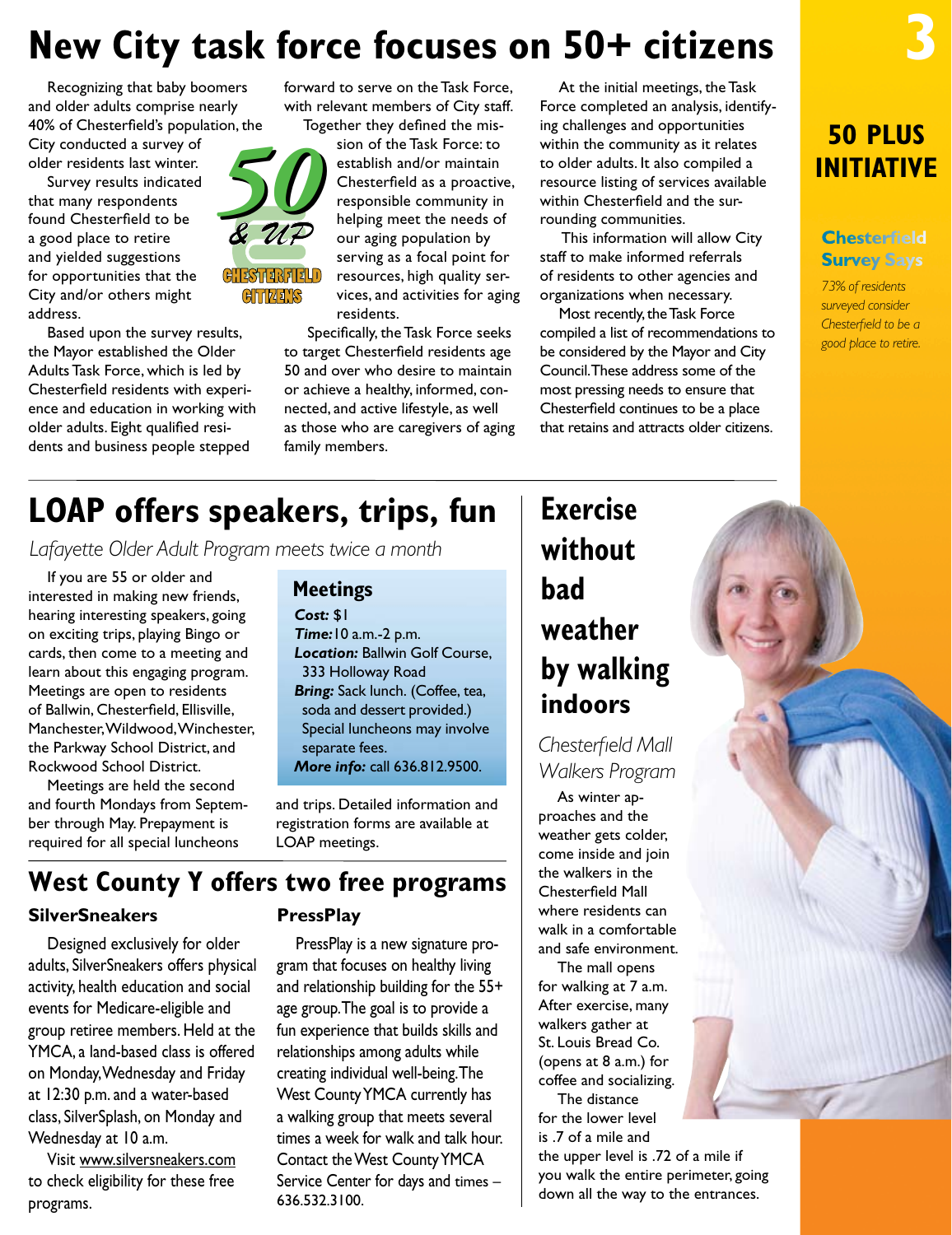

**Critical Incident Team Officers of the Year** Kim Beckmann Gregory Rupp



*Officer Gregory Rupp, Mayor Bruce Geiger, Police Chief Ray Johnson, and Officer Kim Beckmann are honored Oct. 15.*

# **Council honors 2 from Police Crisis Intervention Team**

Take a bow, Gregory Rupp and Kim Beckmann.

The Chesterfield policemen are Critical Incident Team Officers of the Year for 2011 and 2012. The honors were determined by the National Alliance on Mental Illness, and the officers were recognized at the Oct. 15 City Council Meeting.

The awards were based on their

ongoing efforts and outstanding professionalism in dealing with those Chesterfield Citizens coping with mental illness.

Both officers are part of the Chesterfield Police Department's CIT program. The Department's Crisis Intervention Team (CIT) is comprised of specially trained officers who respond to situations

in which specialized skills may be needed to successfully conclude an incident involving a mental health crisis, and to provide future assistance as necessary.

The long-range objectives of the program are to identify individuals suffering from extended bouts of mental health problems and to help reduce police contacts.

## **Candidate filing to run for mayor, city council opens Dec. 11**

# **City Elections**

**CHESTERFIELD CITIZEN** September 2012 www.chesterfield.mo.us

# *Election will be on April 2; Registration deadline is March 6*

Candidate filing for the offices of Mayor and Councilmember opens Tuesday, Dec. 11, at 8 a.m. in the City Clerk's office at City Hall.

The mayoral term is four years, and council terms are two years. A council seat will be open in each of the City's four wards in this election.

After Dec. 11, hours for candidate filing will be 8:30 a.m.- 5 p.m., Monday through Friday. Candidate filing will close Tuesday, Jan. 15, 2013, at 5 p.m. The election is April 2, 2013.

#### **Qualifications**

To run for Mayor, candidates must be at least 30 years old, a citizen of the United States and a resident of the City for two years prior to the election.

To run for a seat on the City Council, candidates must be at least 21 prior to taking office, a citizen of the United States, an inhabitant of the City for one year prior to the election, and a resident of the ward for which they are running for six months prior to the election.

For additional information, call the City Clerk at 636.537.6716.

#### **Voter Registration Information**

• Citizens may register to vote at City Hall or most St. Louis County public libraries.

• The Missouri Voter Registration Application is also available online at www.stlouisco.com/elections. The deadline to register to vote in the April municipal election is March 6.

### **Chesterfield Term Expirations**

#### *April 2013*

*Mayor* Bruce Geiger

#### *Councilmembers*

Matt Segal – Ward I Derek Grier – Ward II Randy Logan – Ward III Bob Nation – Ward IV

#### *April 2014*

#### *Councilmembers*

Barry Flachsbart – Ward I G. Elliot Grissom – Ward II Mike Casey – Ward III Connie Fults – Ward IV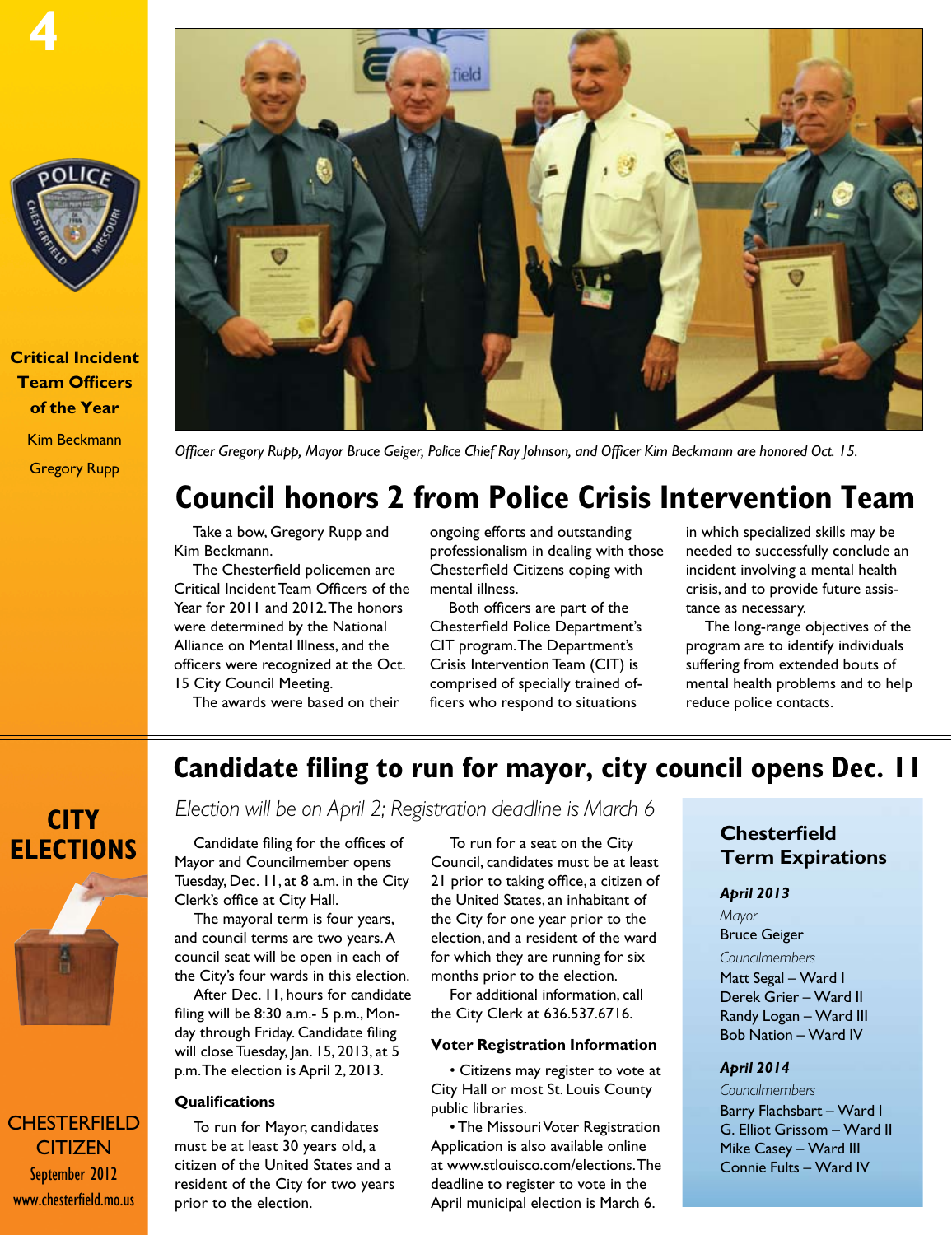# <span id="page-4-0"></span>**Snowflake Softball Tourney set for January at Valley Athletic Complex**

Looking to keep your softball skills sharp in the winter? Come out and play in the inaugural CVAC Snowflake Softball Tournament on Jan. 19. The coed tournament will be played under ASA rules and umpired by ASA umpires, with each team guaranteed four games.

A maximum of eight coed teams will be accepted. Entry fee is \$220 per team.

Games will start at 9 a.m. and run throughout the day. To register a team, send a completed roster and



payment in full to City of Chesterfield, ATTN: Snowflake Softball Tournament, 690 Chesterfield Parkway West, Chesterfield, MO 63017. Registration deadline is Dec. 19.

For more information or to print a roster, go to:

www.chesterfield.mo.us or contact Kevin Schuh at 636.812.9500 or kschuh@chesterfield.mo.us.



**5**

# **recreation**

## **Chesterfield birthday special: save on Aquatic Center passes**

Chesterfield Parks and Recreation Department is offering an early bird special for its 2013 Aquatic Center season passes, beginning Jan. 2.

To celebrate the City's 25th Anniversary, Chesterfield residents will receive a \$25 discount on a family of four season pool pass when purchased by March 31.

The non-resident rate for a family of four season pool pass will be discounted by 10% if purchased by March 31. For more information call 636.812.9500 or visit www.chesterfield.mo.us.

## **Rent the Amphitheater or Pavilion**

Chesterfield Amphitheater is available for rent for private functions such as company picnics, weddings and family reunions. Starting Jan. 2, reservation permits for the use of the pavilion in Central Park may be obtained at City Hall. The pavilion is available seven days a week from 9 a.m. to dusk, April 1-Oct. 31.

For more information on either venue, contact the Parks and Recreation Department at 636.812.9500 or visit www.chesterfieldamphitheater.com.

*Dear Santa: All I want for Christmas is my 2013 tag for visits to Eberwein Dog Park! Love, Bruiser P.S. Sorry about those cookies last year.*

## **Dog Tags go on sale Jan. 2 at City Hall**

Pick up a 2013 dog tag so that your favorite family member will not miss out on going to the park in January!

The park is open only to Chesterfield residents, and each dog must wear a dog park tag.

Dog tags are \$30 and available at City Hall during normal business hours, or for online registration, click on [dogpark.](www.chesterfield.mo.us/eberweindogpark.html)

To register your dog, you will need proof of residency, documentation that the dog has been spayed or neutered, and a rabies record.

## **Citizen of the Year**

*(Continued from page 1)*

#### **Nomination guidelines**

- One nomination per person per household (spouses can be nominated jointly).
- Previously nominated individuals can be re-nominated.
- •A nominee cannot serve on the Selection Committee.
- The person nominating an individual cannot serve on the Selection Committee.
- City employees will not be considered for the award.

Nominations can be submitted electronically by filling out the form on the City's website at www.chesterfield.mo.us and are due no later than Feb. 1.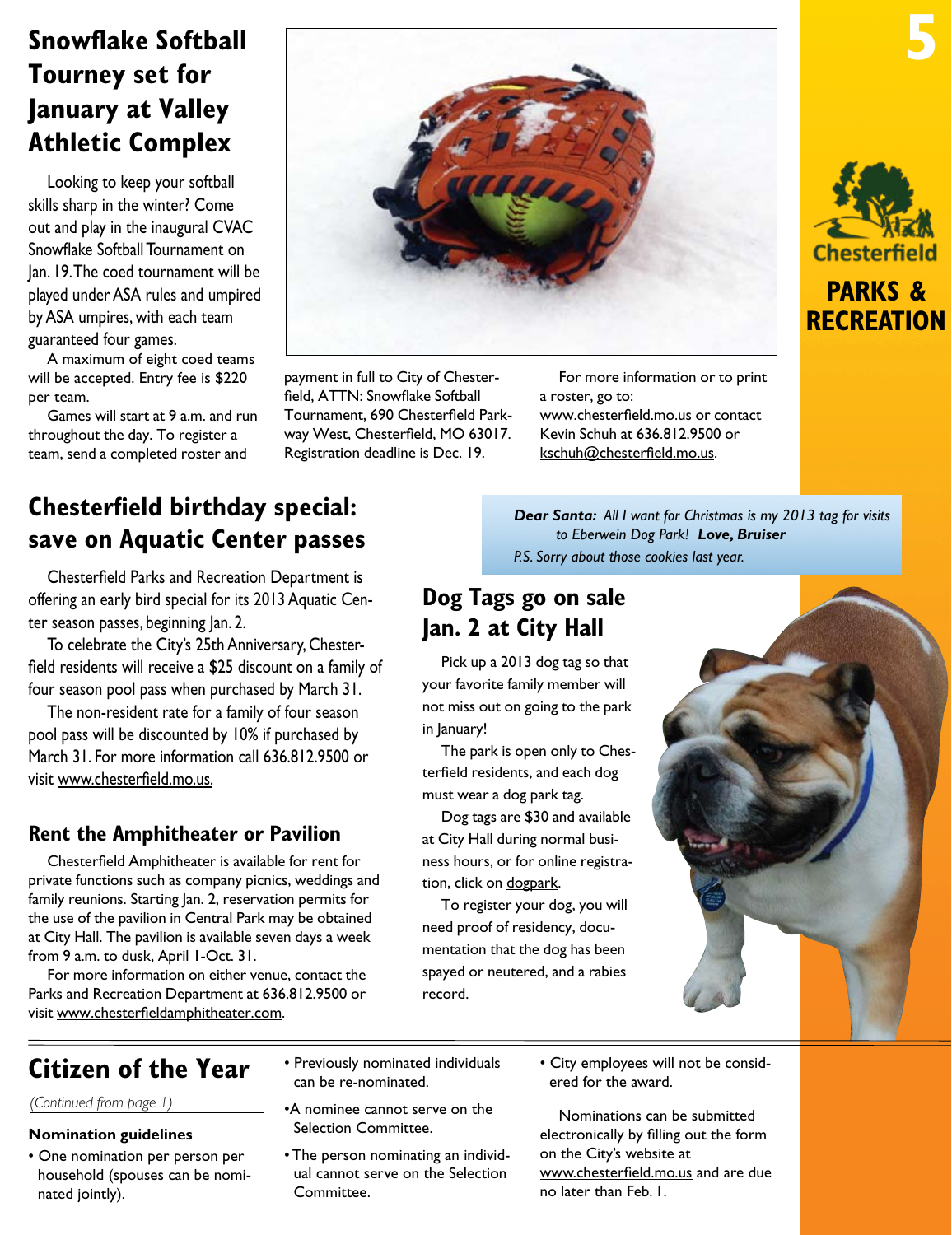## **PLANNING & PUBLIC WORKS**

**6**



### **Regulations for parking during snows**

- No parking on designated snow routes during snowfall of 2" or more.
- Vehicles that obstruct snow removal may be ticketed and towed.
- *Note: Snow plows going around cars may bury them.*
- Parking may resume once street is cleared from curb to curb.

# **City looks to reduce ash trees as Ash Borer gets foothold in state**

Too many ash trees still line Chesterfield streets.

The City's street tree inventory shows ash trees comprise 24% of the total – down from 36% in 2010. The reduction is due to the City efforts in removing declining trees.

Experts recommend that a healthy urban forest should contain no more than 5% of one species, so the City still has work to do to increase the health of the street tree population. Some ash trees are in



*The Emerald Ash Borer is doing a number on ash trees, including this one photographed by the* Missouri Department of Conservation.

decline due to over-population and damage from pests.

The Emerald Ash Borer is a wood-boring insect capable of causing enough damage to kill a tree

within one year of infestation. The insects can kill an entire area's ash population within five years.

The insects were discovered in Wayne County in southeast Missouri in 2008. Earlier this year, they turned up in areas near Kansas City. Both areas have been quarantined.

The City received a Tree Resource Improvement and Maintenance grant from the Missouri Department of Conservation to assist in the removal of dead and declining ash trees. If you believe that you have an ash tree that is dead or declining and want it inspected for removal, call the City at 636.537.4000. If you have space for a new tree, the Residential Street Tree Planting Program assists homeowners in planting street trees. Information can be found on the City website at [www.chester](http://www.chesterfield.mo.us/residential-street-tree.html)[field.mo.us/residential-street-tree.](http://www.chesterfield.mo.us/residential-street-tree.html) [htm](http://www.chesterfield.mo.us/residential-street-tree.html)l, or program materials can be picked up at City Hall.

## **Tips for clearing snow from driveway entrances to avoid 'plow pile'**

Clearing snow from the street frequently results in blockage of driveways that you've worked hard to clear.

Many times after significant snowfall, a plow truck will fill in the end of a freshly cleared private driveway with snow from the roadway. We know that this can be very frustrating, but

snow must be plowed from the center line of the street to the curb, and City crews are unable to remove snow



windrows from 16,000 private driveways in Chesterfield.

To help reduce the size of the windrow of snow across your driveway, you can clear an area of the street gutter 10-15 feet in advance of your driveway. In doing this, you create a pocket for the snow to drop off before the plow reaches your driveway. Please be

extremely careful when working next to the roadway, especially when snowplowing operations are in progress.

## **Two large development projects are under review by City's team**

Two of the largest private development projects proposed since the incorporation of the City of Chesterfield in 1988 are currently under review by City planners and engineers.

In early spring, Mercy Health System requested a change of zoning for 40 acres north of Chesterfield Parkway East and east of Elbridge Payne Road (near PF Chang's).

The request was to accommodate the development of Mercy's headquarters campus which, once completed, would consist of a virtual care, specialty hospital, and general office facilities housing approximately 3,000 employees. Structures would cover as much as 960,000 square feet. The

project will be developed over the course of ten years. It is anticipated that the office and virtual care components will begin construction next year and be completed in 2014.

The Planning and Development Services Division also worked with property owners in the area of the City known as the Urban Core to accommodate a potential new office user just south of City Hall.

The zoning was approved by the City Council in September, and staff is now working on review of the site development plan, architectural elevations, lighting, landscaping, and traffic related improvements for this development. The site development plan proposes an

initial phase which includes two five-story buildings totaling 405,000 square feet with underground and surface parking.

All of the private development projects currently under review are up to date with the latest information on the City's website. On the City home page, click "City Projects" in the lower right corner. Or you can contact the Planner of the Day for additional information at 636.537.4745 or pod@chesterfield.mo.us.

The Planner of the Day also can provide information on obtaining a building permit, including whether a permit is needed, or any other general planning, zoning or development situations.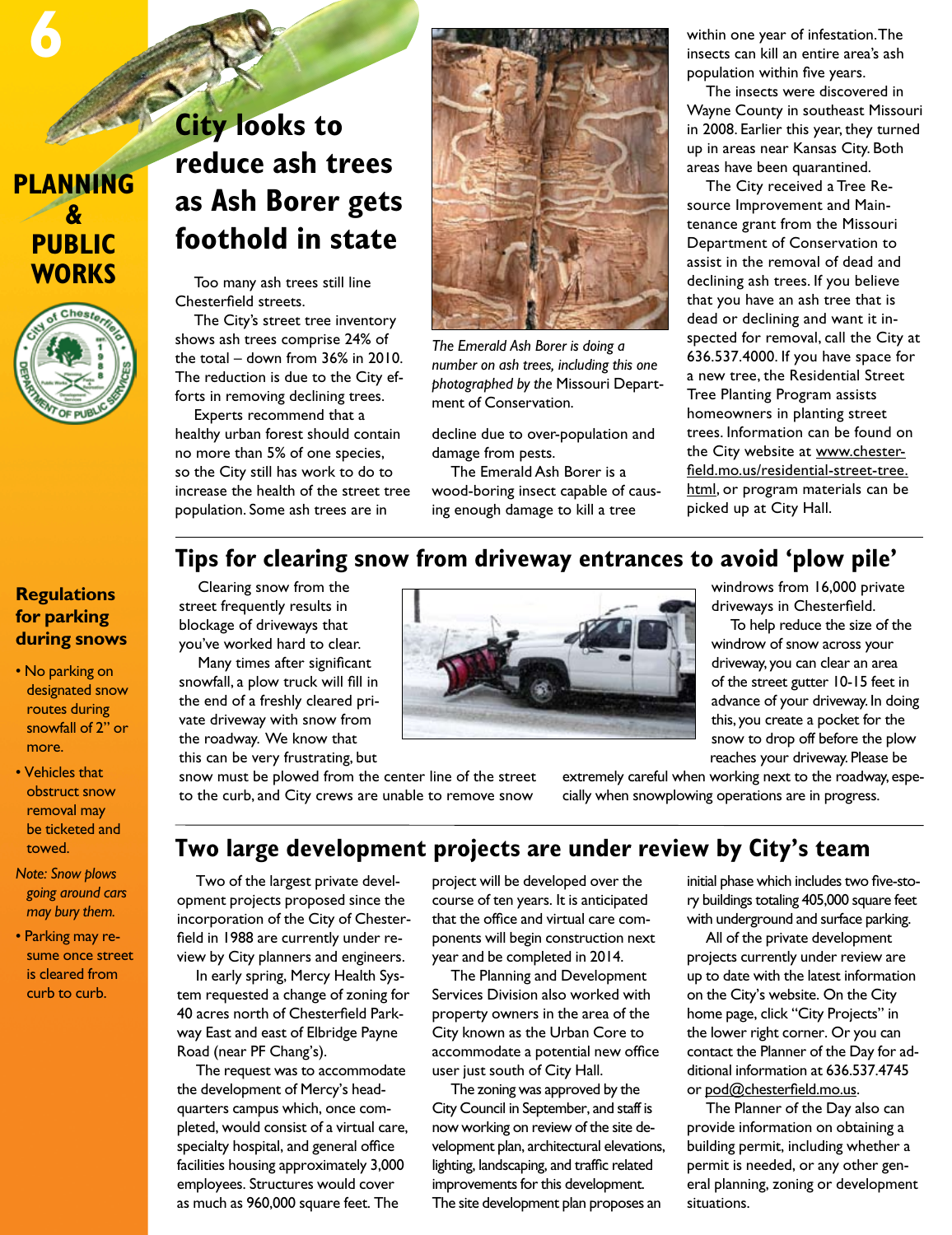# **Benches placed in honor of the late Jade Bute**

Visitors at The Awakening have two new benches from which to admire the artwork, courtesy of Chesterfield Arts.

The benches were designed in memory of the late lade Bute, a founding board member of Chesterfield Arts and tireless advocate for

the City of Chesterfield. As one of the original members of the City Council, Mrs. Bute was passionate about the arts and instrumental in building the parks system and community.



*Helping dedicate new benches to Jade Bute are (above, from left) Stacey Morse, Wendy Geckeler, Mary Brown, Mayor Bruce Geiger & Kay Folsom.*

> She was a member of Chesterfield's first City Council and served for five years.

The benches were funded by donations made to Chesterfield Arts from friends and family in memory of Mrs. Bute.



**COMMUNITY PARTNERS**

**7**

*Do not place these in curbside recycling bins:*

- **Disposable plates & cups**
- **Meat trays**
- **Egg cartons**
- **Carry-out**
- **containers • Aspirin bottles**
- **CD/DVD cases**

# **Other Committee News ...** Curbside Recycling & Trash – we can do better! #6 Plastics

#### **Youth in Science at Earth Day**

To recognize the link between science and sustainability, the 2013 Earth Day Festival will include a Science Project component.

Youth are challenged to reuse their science fair exhibits or to create one for the High Honor Awards Competition in science, technology, engineering and math and in showing connection with sustainability. Experts from around the state will judge the competition.

Applications will be available on Jan. 15 on the City's web site or at City Hall. Space is limited, so apply early.

## **Curbside Recycling & Trash – we can do better!**

Chesterfield residents are known to be among the top recyclers in the region; however, there's more to be done. The amount of trash residents sent to the landfill increased sharply in 2012. By reducing the amount of waste that goes to landfill, costs are reduced for our hauler, which in turn, can help keep rates low for trash and recycling services. Single stream recycling is easy. Nearly anything but food waste, Styrofoam and #6 plastics can be placed in blue recycle bins weekly. The City offers monthly electronics and small appliance recycling the last Saturday of the month at the Athletic Complex starting in February.

## **Sculpture competition will boost City's outdoor collection**

Chesterfield Arts has launched the 2012-13 University Sculpture Competition for students who are working towards an art degree and are studying within 125 miles of Chesterfield.

The competition, presented by PNC Arts Alive with major funding from the City of Chesterfield, will pair public art and experiential learning objectives to create new opportunities for emerging sculptors. The winner will be commissioned for a work of art to be unveiled in Fall 2013 along the trail in Central Park in association with the City's 25th anniversary.

Proposals were submitted in November, and finalists will be notified early this month. The winner will be announced in March.

#### **Nutcracker back at Purser Center**

Chesterfield Arts presents Alexandra Ballet in the Nutcracker, performed by world-class dancers at the

Purser Center of Logan College. A third performance has been added. Tickets are \$15 for adults, \$10 for children 12 and under. Saturday, Dec.  $15...$ ........7 p.m. Sunday, Dec. 16 . . . . . . . . 2 & 6 p.m.

For tickets or more information, visit: [www.chesterfieEldarts.org](http://www.chesterfieldarts.org) or call 636.519.1955.

#### **Casino Night with Chamber**

The Chamber of Commerce will be hosting its inaugural Casino Night fundraiser, presented by the Young Professionals group. The Mardi Grasthemed event will be Friday, Feb. 8.

For more information: [www.chesterfieldmochamber.com](http://www.chesterfieldmochamber.com) or 636.532.3399.

#### **St. Louis Civic Orchestra**

Join the St. Louis Civic Orchestra for 'No Naughty, All Nice: Happy Holidays with the SLCO' at 8 p.m. on Saturday, Dec. 8. Hear holiday

favorites and sing along in the Purser Center at Logan College.

Tickets will be available for purchase with cash and credit cards at the door. Advance tickets can be purchased by visiting http://stlouiscivicorchestra.eventbrite.com/

Prices at door – adults: \$12; seniors & students \$7. All online tickets are \$12.

#### **Butterfly House**

Supper with Santa is scheduled for Sundays Dec. 2, 9, 16 from 4:30-7 p.m. at the Butterfly House. Admission is \$18 children, \$15 adults, \$15 garden member's children, \$13 for garden members. Free for children ages 2 and under. Advanced registration is required. The Winter Jewels exhibit continues through Dec. 31, featuring 1,000 Ruby Lacewing and Emerald Peacock butterflies. For more information, www.butterflyhouse.org or 636.530.0076.



**CHESTER** CITIZEN September 2012 ww.chesterfield.mo.us